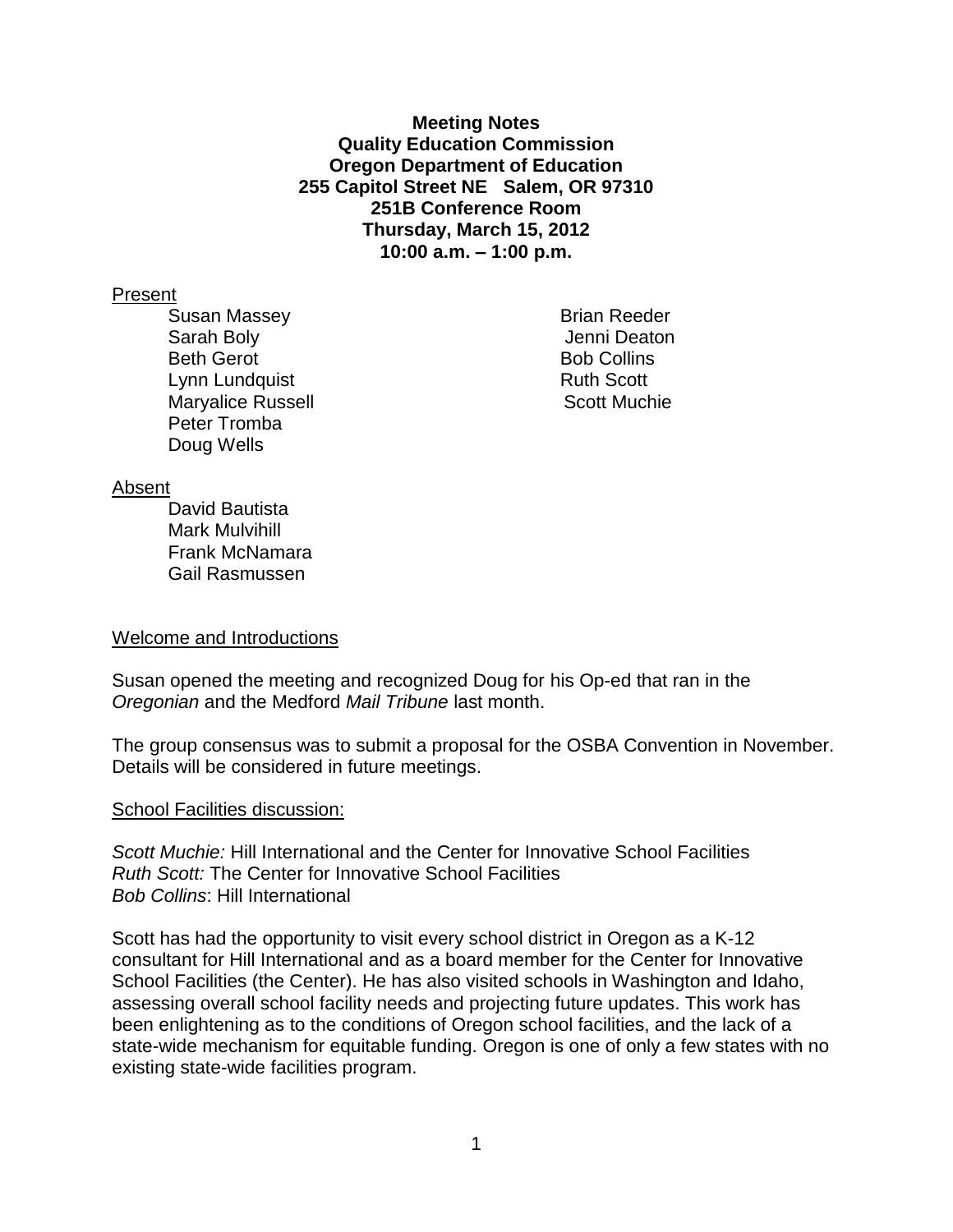Oregon ranks as one of the lowest for school facilities, and many schools are in danger based on their need for seismic updates. In Portland Public alone, they need \$1.6 billion just to bring facilities up to current codes. Across the state there are pockets of school districts with high voter support and enough tax base for building bonds, but there is no system in place for smaller districts to obtain such funding if they lack the same voter support and tax base.

The Center is currently collecting data to back-up Oregon's need for a facilities program, and is making an effort to publicize this need to stakeholder groups state-wide. The current moving trend to private and private charter schools does not aid in building a case for public facility needs.

Data supports that environmental factors such as lighting, air quality, and air control can negatively impact student concentration and learning. Poor facilities can send a message to students that they do not matter. Bob Collins recounted an experience from Sherwood school district, where high school students took true ownership and pride in a new high school facility and treated the building with great care and respect.

Fire, light, and safety standards should be priority for school districts. Unfortunately, many schools' safety plans of moving to the nearest school in the case of an emergency is complicated by the fact that neighboring schools' facilities are often just as poor, if not more so.

The impact of poor facilities is paramount in the minds of high quality teachers who teach in facilities that are significantly lacking or in need of facility updates. For example, a science lab with no running water greatly limits opportunities for students. Ruth mentioned the inclusion of science standards in the last QEM, and stated the need for QEC support of basic facility standards for science, as it is the subject where learning is impacted the most by facility quality. School boards need to be held accountable to ensure that basic needs for successful instruction and learning exist in school facilities.

This is a problem that can be solved in Oregon. It could be considered the worst time to bring the subject to the table with the funding deficit, but also the best time as it is presently being ignored as "out of sight, out of mind." Currently, the Center is providing voluntary support to districts who are applying for "Cool School" grants; filling a void that our state does not make provisions for. While is it very important to consider the need in Oregon for a facilities program, it is also important to communicate the need for careful maintenance of existing public facilities.

Summary of next steps/needs:

- Facility standards to support science studies
- Baseline standards for fire/life safety
- Creative ideas for funding, considering public/private partnerships

Scott will follow up with Brian to share Washington's facility program formula information.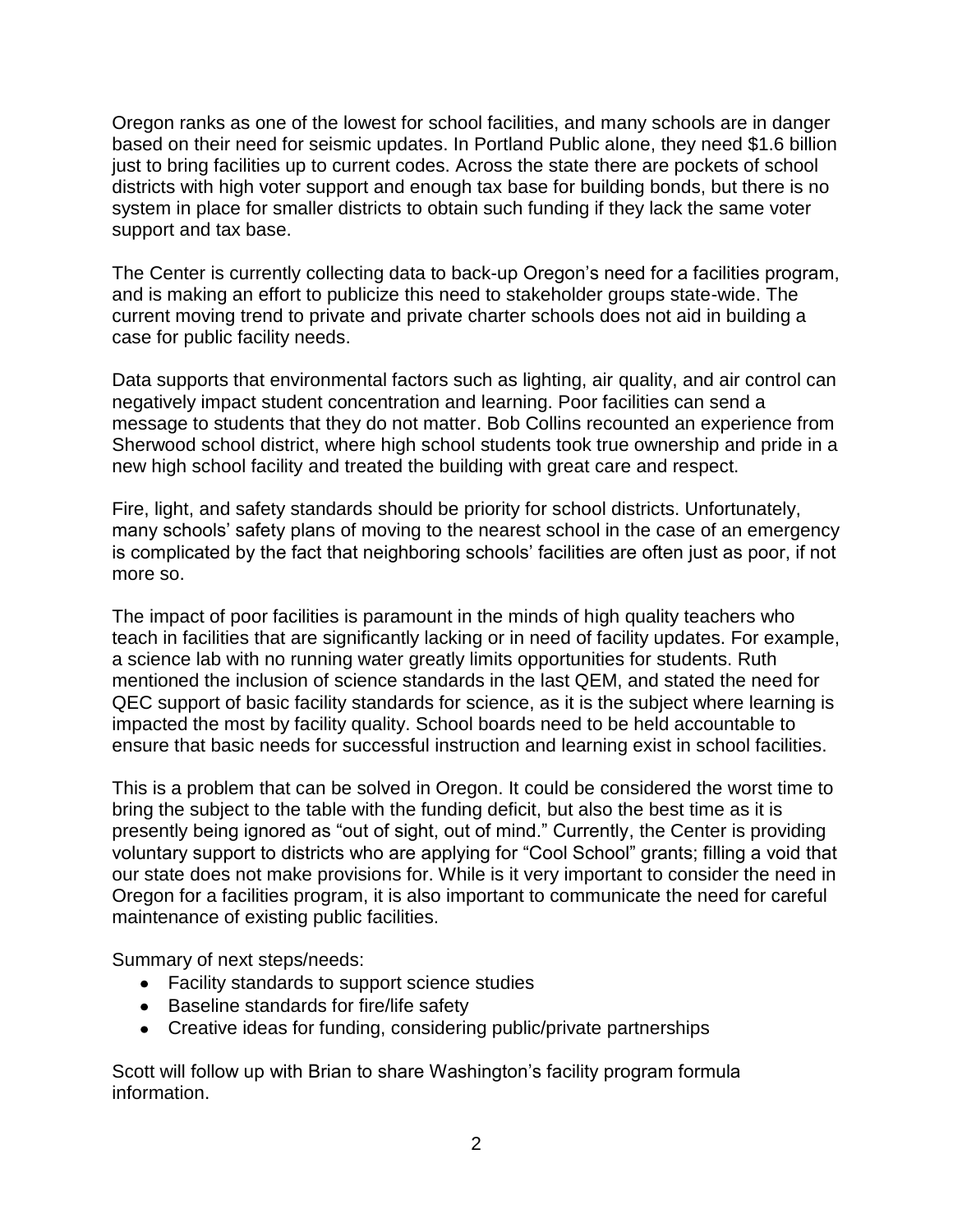Connection of QEC to facilities discussion:

- Cost Panel in past QEM
- Capital model built in to QEM; prototype school model (this model does not look at current conditions, or what/how/where to go)
- Information from Department of Energy
	- o Brian will work with Ruth to assign school ID numbers to the data
- Share and highlight state facility programs with school administration
- Include a small facilities section in QEM to get a "foot in the door" for continued conversations
- Raise awareness of the correlation between facilities and student learning, but be careful with any hard conclusions, as there may be other factors contributing to the results
- Provide filtered important information for the Legislature
- In addition to the QEM, submit 1-2 white papers/press releases to distribute broadly

# Best Practices Panel

Sarah: Survey results are in, and will be thoroughly analyzed after the site-based surveys are complete. The state-wide surveys will then be compared to the site-specific surveys.

Peter: Each identified school has received a letter and follow-up. A few schools have declined a visit, and alternate schools have been considered to fill in the gaps for the matched pairs.

Matched pairs will aid in isolating the impact of certain differences and control variables to reach evidence-based conclusions for the report.

• Doug and Frank will follow up with Irvington Elementary and Sarah will reach out to Alberta Rider Elementary (both initially declined).

Change the June 21 meeting to June 19 from 11 am – 2 pm.

Instructions for site visit interview leaders:

- Work with your interview team(s) and the principal(s) of the school(s) you are assigned to and establish the date and time of the site visit. All site visits need to be completed by **April 28**
	- o When a date is set for the visit, contact Peter with the information so he can update the list and communicate to Commissioners.
- Send the principal a reminder and the survey link if the online survey has not been completed by staff prior to your visit. Jon Bridges will send survey results to each team leader upon the school's(s') completion of the survey.
- Review the interview packet material prior to the site visit.
- Establish who will ask the interview questions and who will record.
- Use the Interview Question sheet to guide your conversation with school staff.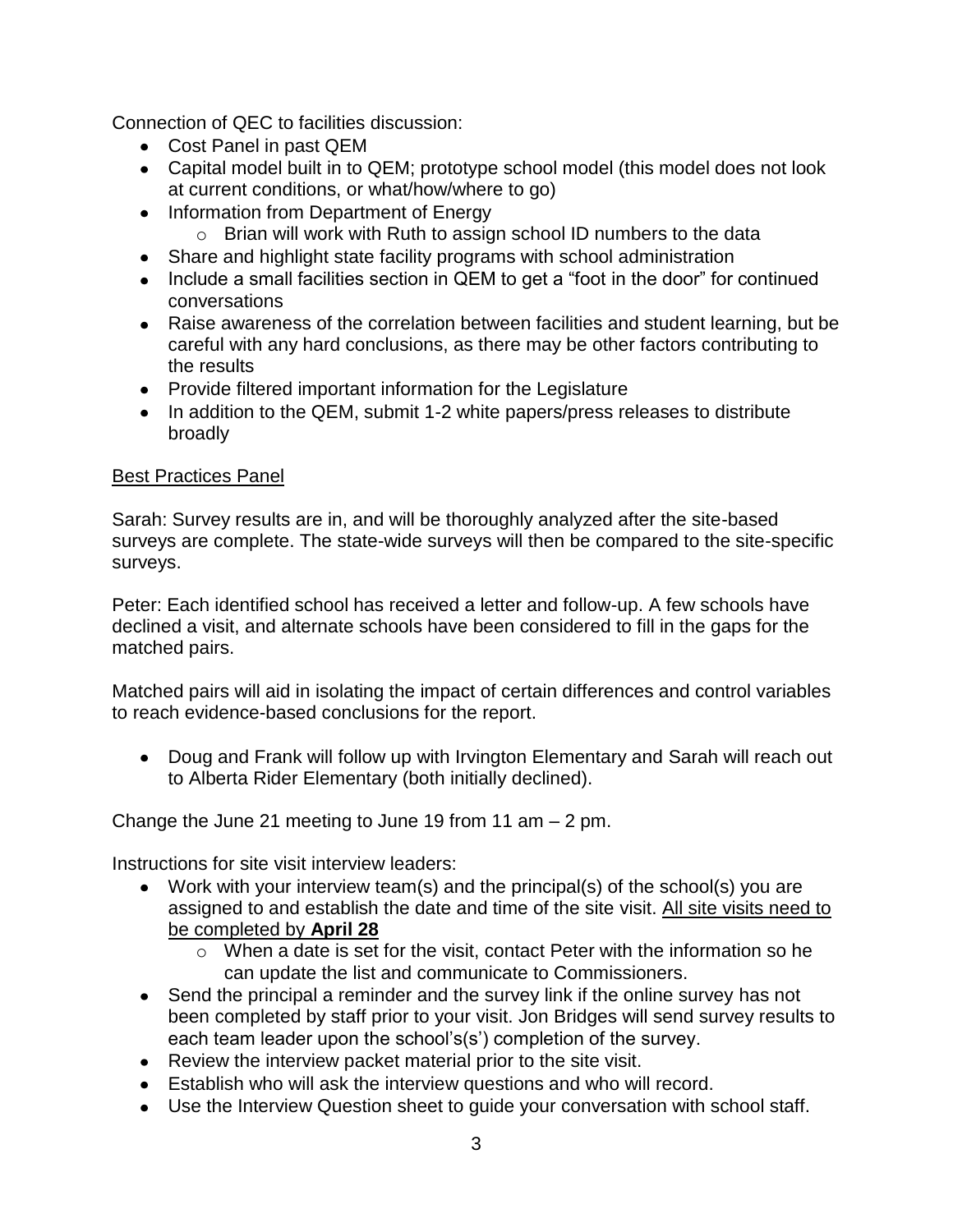- Send a summary of each interview for which you are responsible to Peter and Sarah by **May 14**.
- Attend the **May 31, 10 am - 1 pm** meeting of the Best Practices Panel and adjunct team members in Salem to review the draft synthesis and findings of the site visit conversations and survey results.
- Attend the **June 19, 11 am – 2 pm** meeting in Salem to discuss the draft Best Practices Panel Findings and Recommendations Report.

# Model Restructure Update:

A set amount of funding is available to devote to students; location on curves where their slope is identical provides the highest payoff in performance.

Small performance drop from taking money from  $5<sup>th</sup>$  grade, but the resulting increased gains in  $8<sup>th</sup>$  grade override the small initial performance drop.

• The end result is the most important factor.

Results in performance/funding level graphs suggest benefits to concentrating on improvements for middle school.

Growth = goal to get to highest level of performance

Appendix in QEM:

Include a consolidated ranking table of all 50 states using ROI, to educate and exemplify that resources do account for outcomes.

Brian will bring in additional new data and work on translation into learning stages format.

## Next Steps/Updates:

QEM Writing:

- Peter will focus on the interviews
- Sarah will conduct an analysis of survey results and work on the best practices literature review piece

Target date for final version: August 1 (this target deadline has been missed in the past)

If final version is not complete by this date, a preliminary copy can be sent to the Governor's Office in advance.

July 31: End of appointment (two terms) for Susan, Frank, and Lynn.

If not replaced directly following end of appointment, they will continue serving until replacements are appointed.